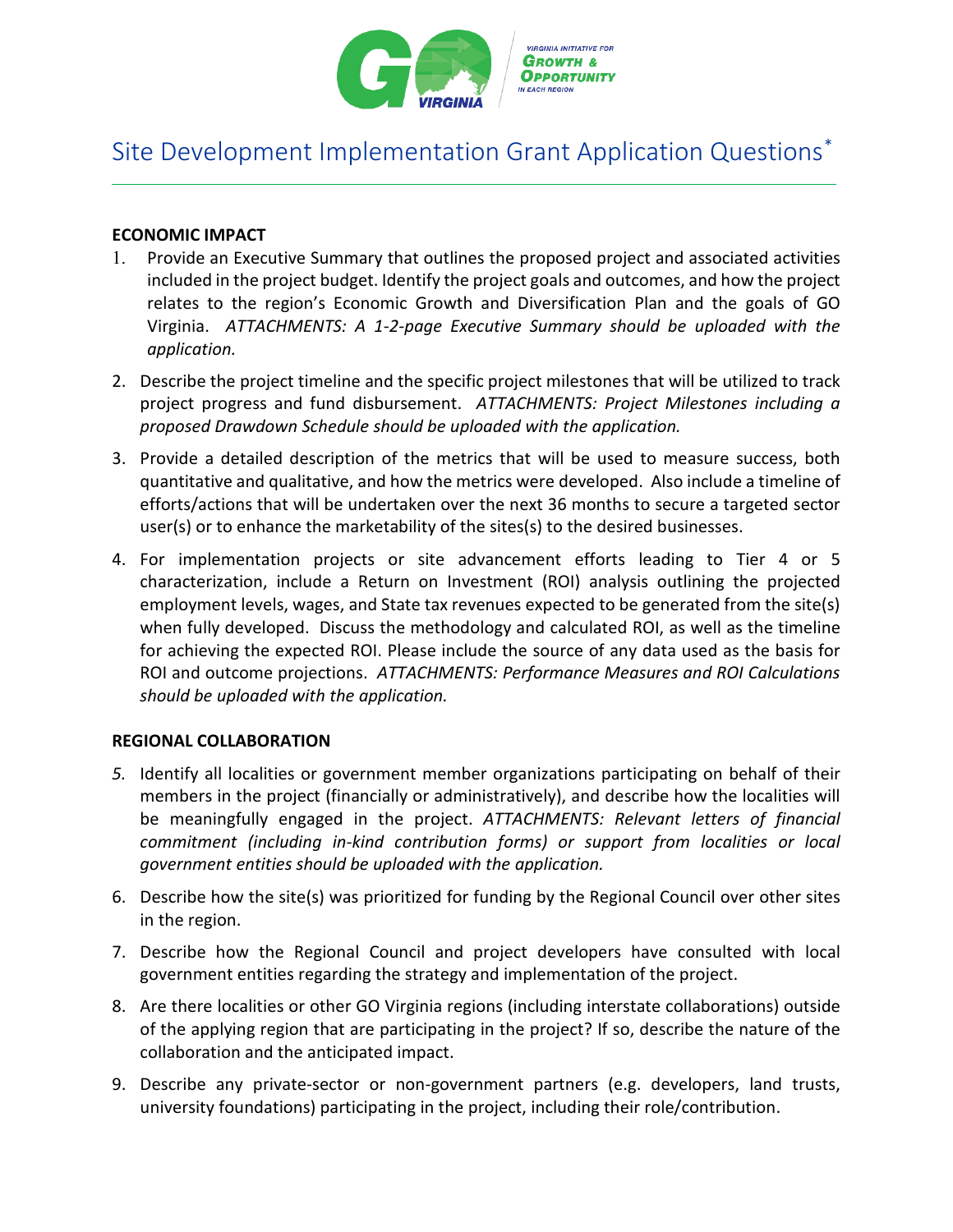

- 10. Identify cost efficiencies, repurposing of existing funds, leveraging of existing assets, or other evidence of collaboration that can be demonstrated as a result of the project.
- 11. Describe how the project will address regional site inventory gaps and support the growth of the region's targeted industry sectors.

#### **PROJECT READINESS**

- 12. Describe the applicant's capacity to successfully execute their duties as they relate to the project. These may include, but are not limited to, economic development entities, local governments, regional organizations, or planning district commissions.
- 13. Discuss any major barriers to successful implementation and other associated risks, along with a plan to overcome them. How will the project administrator address these barriers?
- 14. Describe how the Regional Council and project developers have consulted with VEDP and subject matter experts regarding the marketability and developability of the site development implementation proposal, including an overview of the feedback from the subject matter experts.
- 15. For privately-owned sites, outline any current contractual agreements between the locality (or their EDA/IDA) and the land owner that are in place to allow for advancement of the site(s). *ATTACHMENT: Draft of agreement with private property owners.*
- 16. For publicly-owned sites, a letter from City/County leadership (e.g. County Administrator) or chief elected official (e.g. Mayor, Board Chair) should be provided noting both the current and intended land use for the property (i.e. as outlined in the current Comprehensive Plan) and the locality's interest in conducting a planning activity on the property.
- 17. Identify the total project budget and the sources and uses for matching funds and leverage. *ATTACHMENTS: Financial commitment letters, contractual agreements, and In-Kind Contribution forms should be uploaded with the application.*
	- a. Does the project have the required match? If so, what are the sources/uses for these funds?
	- b. Does the project have the required local match? If so, what are the sources/uses for these funds?
	- c. Are any additional funds (public or private) or in-kind contributions serving as leverage for the project? If so, what are the sources/uses for these funds?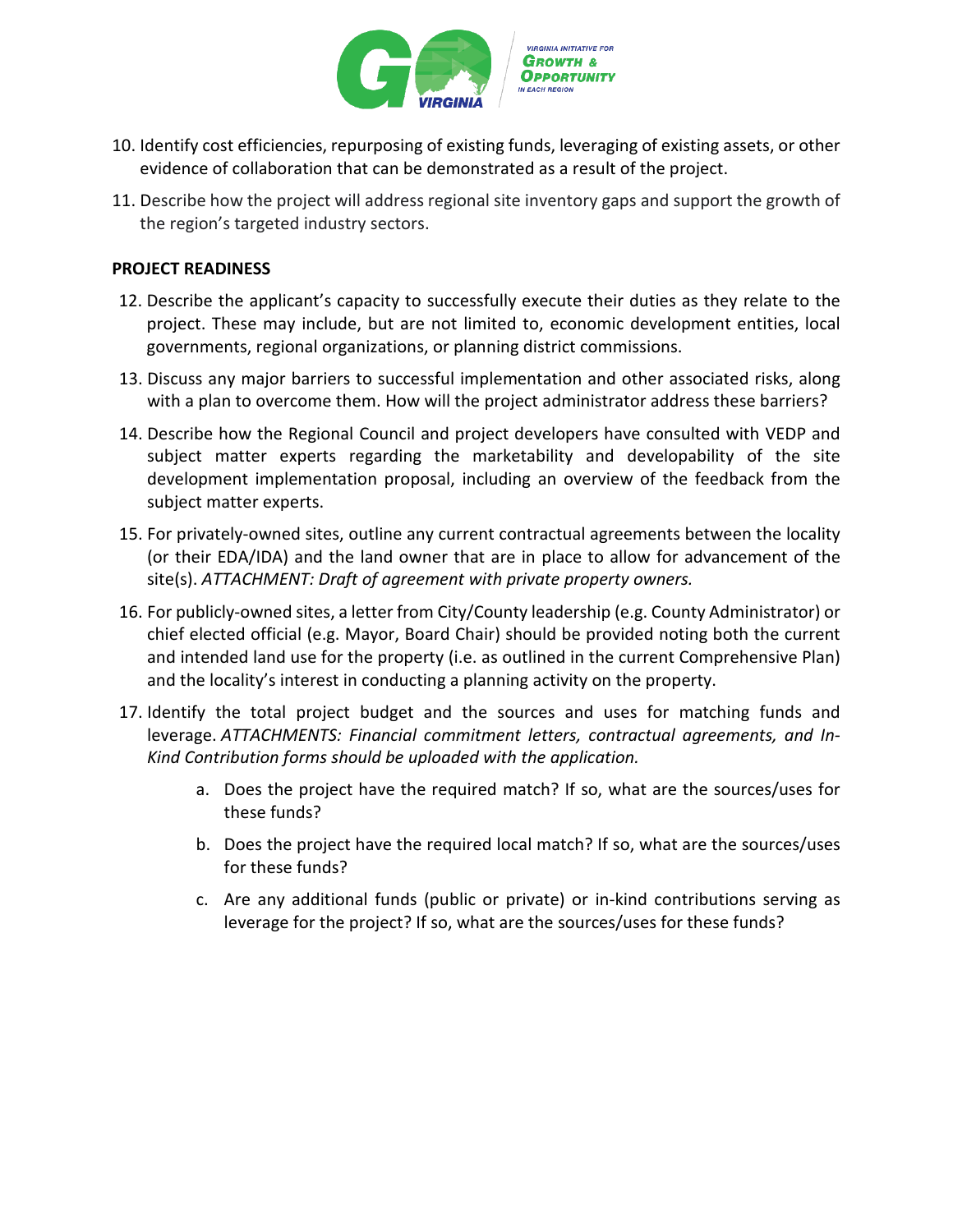

#### **PHYSICAL PROPERTY ATTRIBUTES**

Please complete a Property Information Form (Attachment C) for each site included in this application. *ATTACHMENT C: Property Information Form*

#### **APPLICATION CHECKLIST**

- $\Box$  Application completed in CAMS
- ATTACHMENT: 1-2 Page Executive Summary
- ATTACHMENT: Project Milestones with Drawdown Schedule
- $\Box$  ATTACHMENT: Engineer's estimate of costs for site development activities
- $\Box$  ATTACHMENT: Financial Commitment Letters and In-Kind Contribution Forms
- $\Box$  ATTACHMENT: Property Information Form
- $\Box$  ATTACHMENT: Maps of Site to include property boundaries, transportation assets
- $\Box$  ATTACHMENT: Draft of agreements with private property owners (if applicable)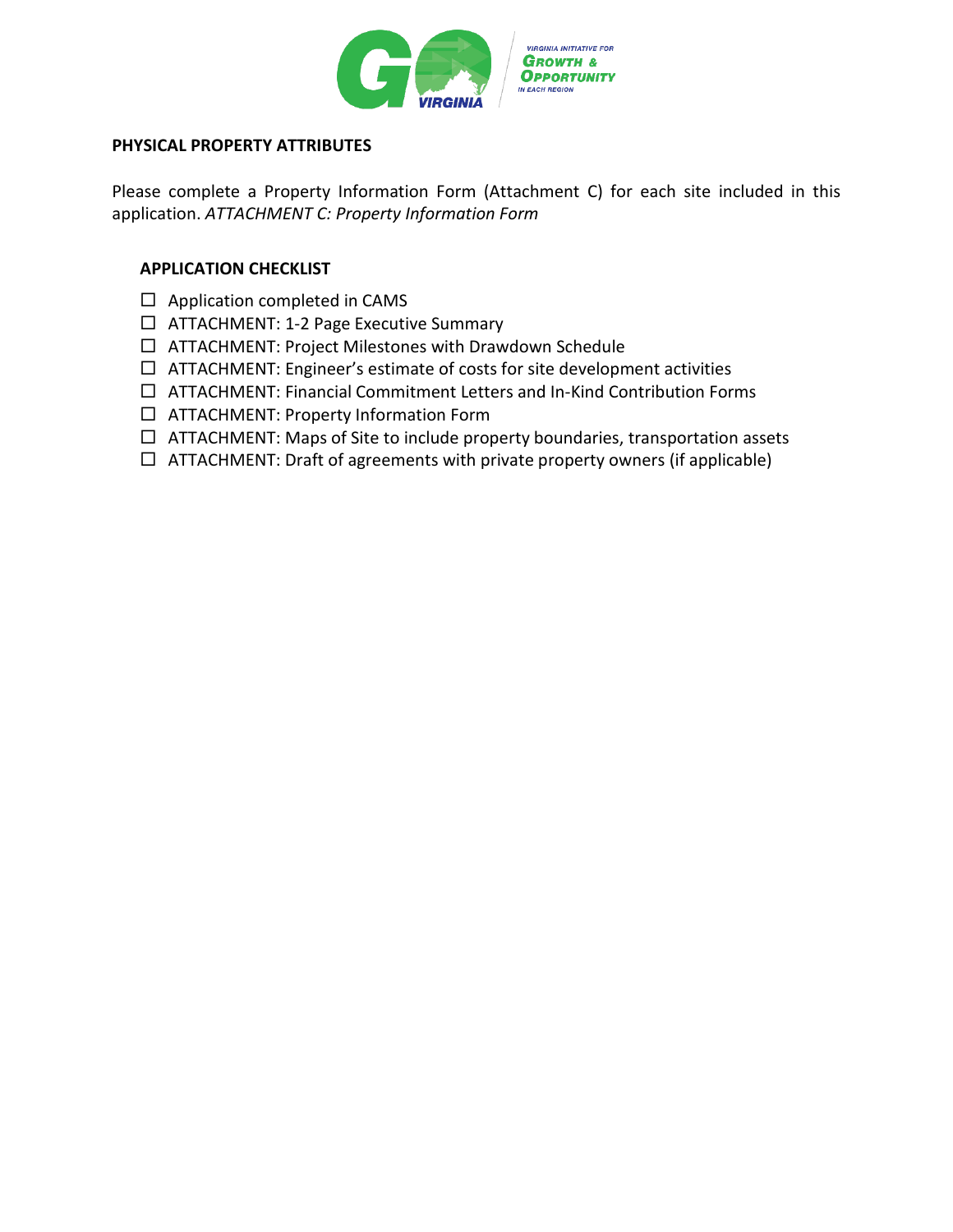

# **Attachment C**

| <b>Property Information Form</b>                                                                              |                       |                                                          |
|---------------------------------------------------------------------------------------------------------------|-----------------------|----------------------------------------------------------|
| <b>Address:</b>                                                                                               |                       |                                                          |
|                                                                                                               |                       |                                                          |
| Size:                                                                                                         | <b>Total Acreage:</b> | <b>Estimated Developable Acres:</b>                      |
| <b>Current Zoning:</b>                                                                                        |                       | <b>Locality Description of Current Zoning:</b>           |
| <b>Original/Most Recent Use:</b>                                                                              |                       |                                                          |
| <b>Current Owner:</b>                                                                                         |                       |                                                          |
| <b>Current Tier:</b>                                                                                          |                       |                                                          |
| <b>Tier After Project</b>                                                                                     |                       |                                                          |
| Complete:                                                                                                     |                       |                                                          |
| <b>Targeted Industry</b>                                                                                      |                       |                                                          |
| Sector(s):                                                                                                    |                       |                                                          |
| Was the Site Included in the VEDP Site Characterization Initiative? Yes $\square$<br>No $\square$             |                       |                                                          |
| If yes, please answer questions below OR provide a copy of the characterization report.                       |                       |                                                          |
| If No, please describe the methodology used to evaluate the developability and marketability of the site.     |                       |                                                          |
|                                                                                                               |                       |                                                          |
|                                                                                                               |                       |                                                          |
|                                                                                                               |                       |                                                          |
|                                                                                                               |                       |                                                          |
|                                                                                                               |                       |                                                          |
| Does Site Score Above the Median Developability                                                               |                       | Does the Site Score Above the Median Marketability Score |
| Score for Sites in the Region? Yes $\Box$<br>No $\square$                                                     |                       | for Sites in the Region? Yes $\Box$<br>No $\square$      |
| If you answered no to either of the above questions, please provide a statement on why this site was selected |                       |                                                          |
| and how this or other investments will improve the developability and marketability of the site?              |                       |                                                          |
|                                                                                                               |                       |                                                          |
|                                                                                                               |                       |                                                          |
|                                                                                                               |                       |                                                          |
|                                                                                                               |                       |                                                          |
|                                                                                                               |                       |                                                          |
|                                                                                                               |                       |                                                          |
|                                                                                                               |                       |                                                          |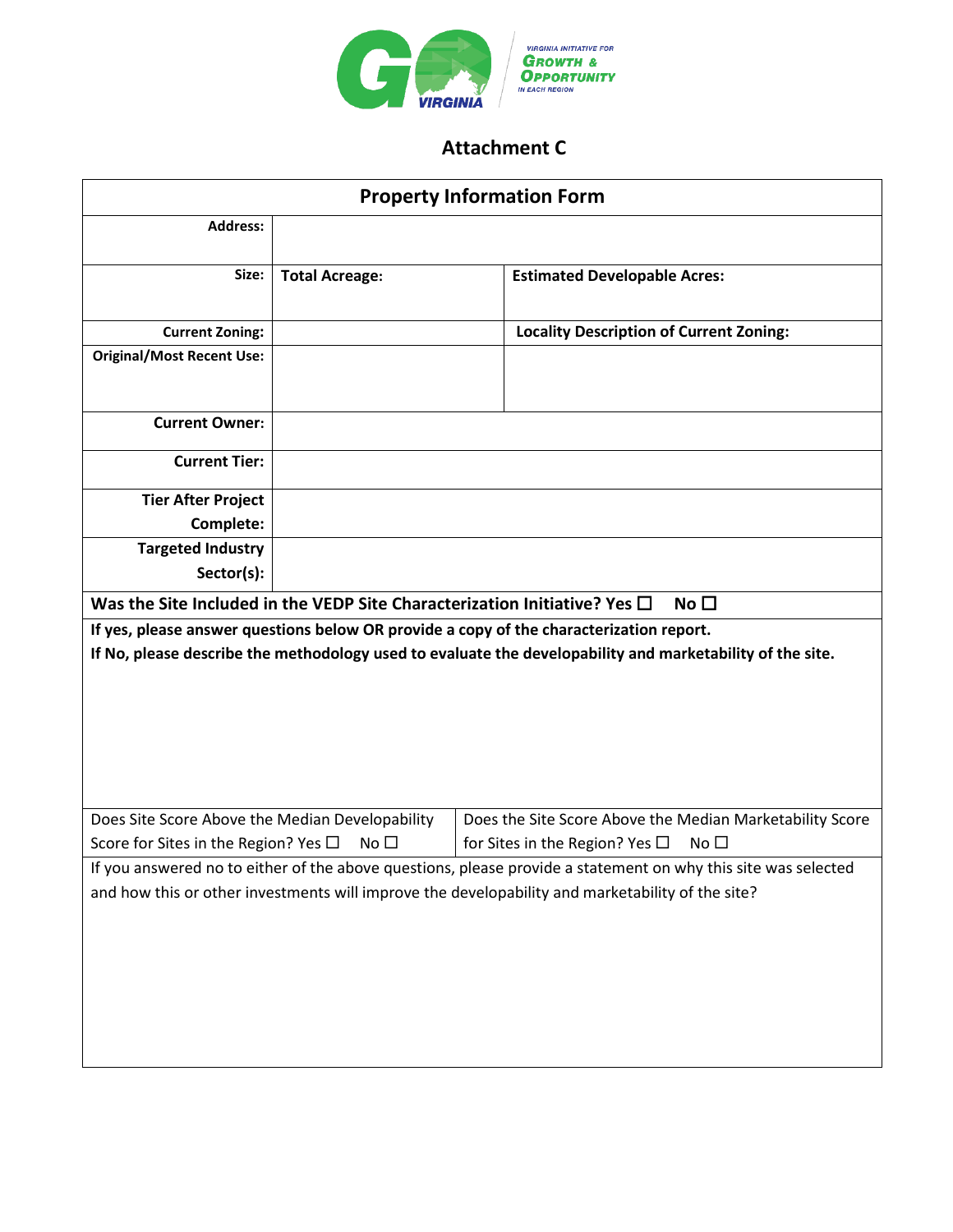

**Identify any planned future investments by the locality that will support the GO Virginia grant project – e.g. Capital Improvements Project.**

**Master Plan developed for site? If yes, date and who completed:**

**Additional Information:**

- 1. Please list the participating localities (a minimum of two is required).
- 2. Provide a brief summary of the proposed project and how it relates to the Region's Economic Growth & Diversification Plan and priorities. Include the industry sectors targeted for the property(ies) being advanced.
- 3. Describe all partner organizations involved with the project (public or private), including the entity's role, financial or in-kind commitment, and capacity to successfully execute their duties as they relate to the project. These may include, but are not limited to, economic development entities, local governments, regional organizations, planning district commissions, land owners, or real estate development groups.
- 4. List any prior site advancement activities on the property(ies) in which public or private investment has occurred over the past five years, including dollars spent.
- 5. Has a site characterization report (or similar evaluation) previously been completed for the property(ies)? If yes, please list the methodology or group completing the evaluation and year completed.
- 6. Has the applicant or locality(ies) in which the site advancement activities will be undertaken consulted with VEDP about the project? If so, please note the VEDP staff member(s) with whom the discussion occurred.